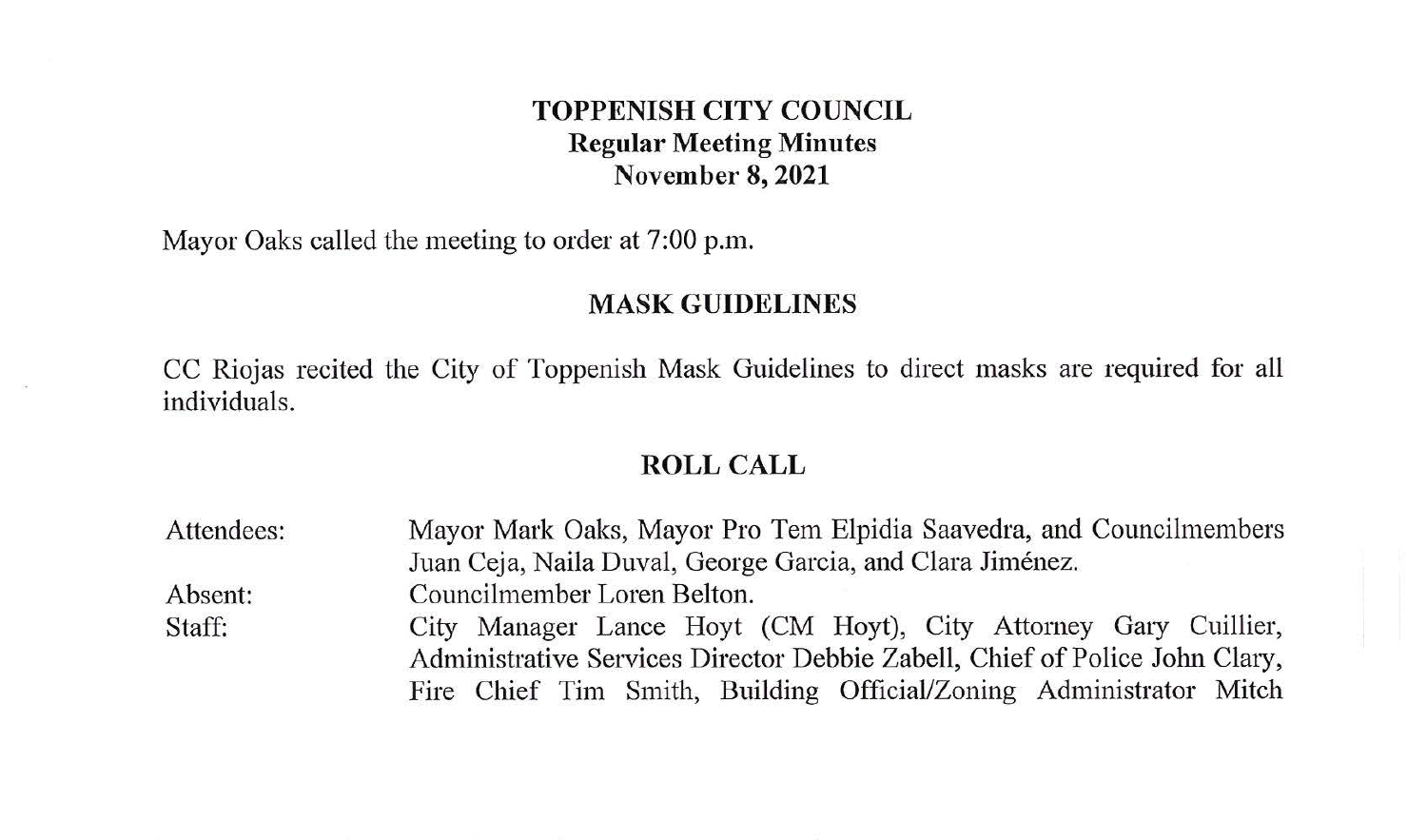Nickolds, Public Works Supervisor Shaun Burgess, City Clerk Heidi Riojas (CC Riojas), Deputy City Clerk Sabrina Renfrew, and Cable Television Manager Judy Devall.

CC Riojas conducted roll call for each City Councilmember to respond their attendance at the meeting. Mayor Oaks, Mayor Pro Tem Saavedra, and Councilmembers Ceja, Duval, Garcia, and Jimenez responded their attendance during roll call. Councilmember Belton was absent from the meeting.

Councilmember Jimenez moved, seconded by Mayor Pro Tern Saavedra to excuse Councilmember Belton from attending the November 8, 2021 Regular Meeting. Motion carried unanimously.

#### **APPROVE AGENDA**

Mayor Pro Tem Saavedra moved, seconded by Councilmember Jimenez to approve the November 8, 2021 Agenda. Motion carried unanimously.

## **PUBLIC COMMENT**

None.

 $\frac{1}{2}$ 

#### **CONSENT AGENDA**

Councilmember Jimenez moved, seconded by Councilmember Garcia to approve Consent Agenda items a through d:

- a. Approve Minutes of the October 25, 2021 Regular Meeting
- b. Approve Minutes of the November 1, 2021 Study Session
- c. Approve Payroll Checks Number 35439 through 35452 and electronic transfers in the total amount of \$185,718.91 dated November 5, 2021
- d. Approve Claims Checks Number 94539 through 94612, and EFTAP275 in the total amount of \$988,615.73 dated November 8, 2021 and voided Checks Number NR86408 and NR87424

Motion carried unanimously.

#### **NEW BUSINESS**

### **Declare the West 1st Avenue and 2020 Sidewalk Improvements Project Complete and Start the 60-Day Lien Process.**

Mayor Pro Tem Saavedra moved, seconded by Councilmember Jimenez to Declare the West 1st A venue and 2020 Sidewalk Improvements Project Complete and Start the 60-day Lien Process. Motion carried unanimously.

> Debbie Zabell Heidi Riojas Mitch Nickolds John Clary

#### **Department Budget Presentations:**

- Section 5: Legislative and Executive • Section 5: MVTV Lance Hoyt Judy Devall
- Section 6: Administrative Services
- Section 6: City Clerk
- Section 7: Development Services
- Section 8: Police